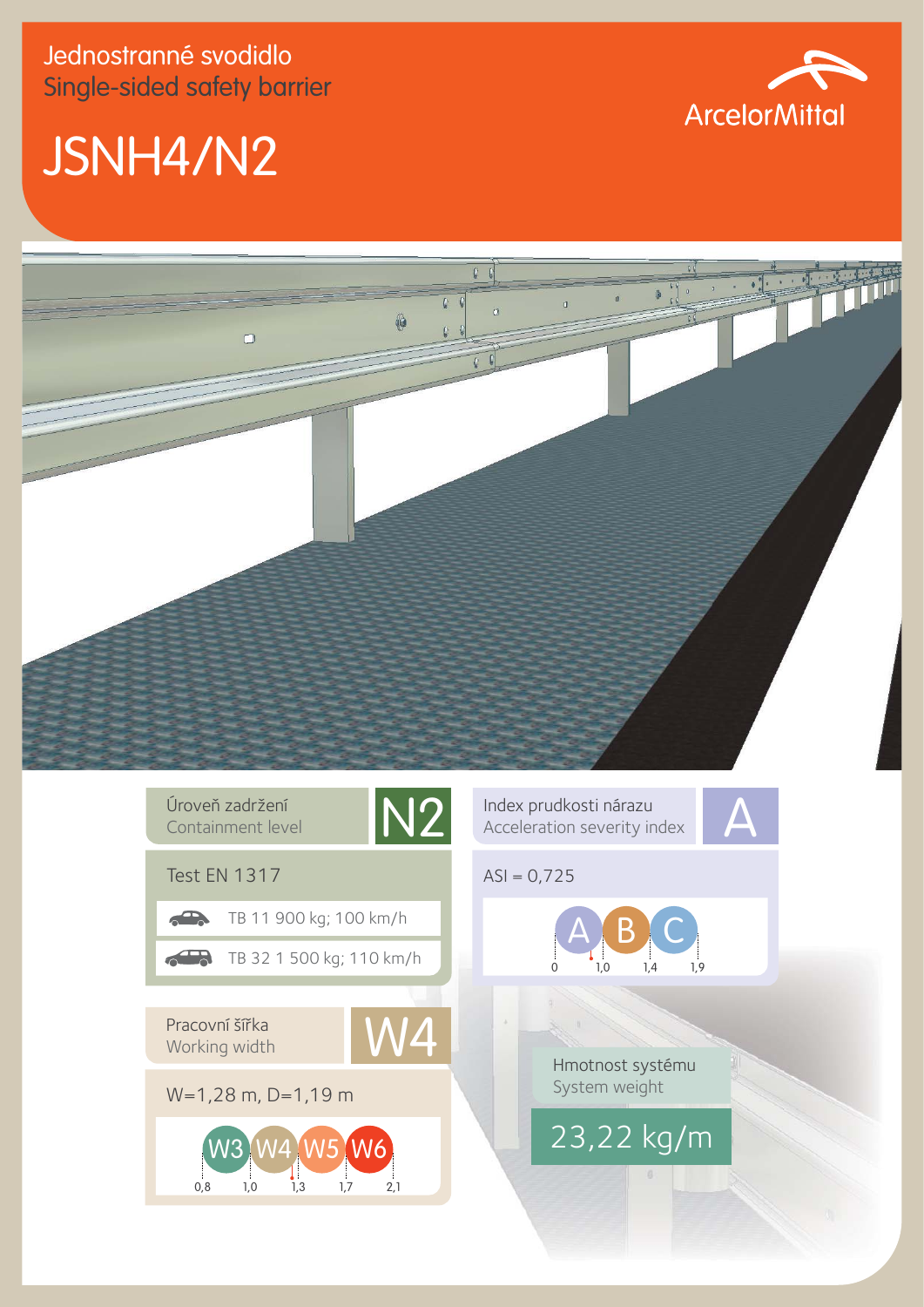Jednostranné svodidlo Single-sided safety barrier

## JSNH4/N2





| Název dílu                 | <b>Pozice</b><br><b>Position</b> | <b>Materiál</b><br><b>Material</b> | Číslo dílu<br><b>Component No.</b> | Ks/4m<br>Pcs/4m | <b>Designation</b>    |
|----------------------------|----------------------------------|------------------------------------|------------------------------------|-----------------|-----------------------|
| Svodnice NH4               |                                  | S235JR                             | 50.0.00                            |                 | Barrier strip NH4     |
| Sloupek UE 100 krajní 1900 |                                  | <b>S235JR</b>                      | 51.0.00                            |                 | Outer post UE100 1900 |
| Trubková spojka            |                                  | S235JR                             | 52.0.00                            |                 | Tube joint            |

100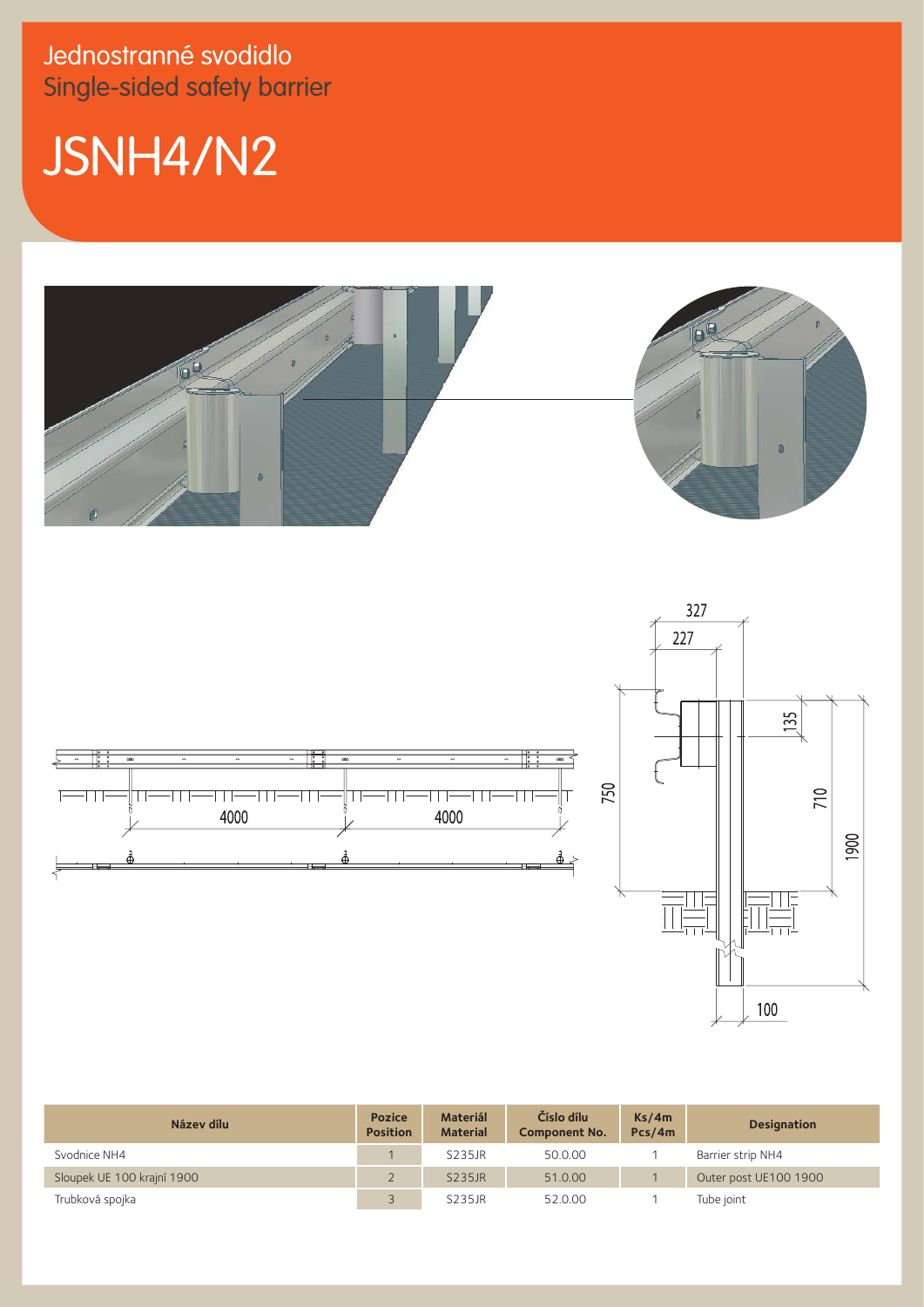



| Název dílu                                                 | <b>Pozice</b><br><b>Position</b> | Číslo dílu<br><b>Component No.</b> | Ks/4m<br>Pcs/4m | <b>Designation</b>                                        |
|------------------------------------------------------------|----------------------------------|------------------------------------|-----------------|-----------------------------------------------------------|
| Šroub s polokruhovou hlavou a nosem<br>M16x30-4.6-tZn      | S <sub>1</sub>                   | 59.0.80                            | 8               | Cup nib bolt M16x30-4.6-tZn                               |
| Podložka 17,5-tZn (ø 30/17,5/3)                            |                                  | 59.4.40                            | 8               | Washer 17.5-tZn (ø 30/17,5/3)                             |
| Matice M 16 - 6 - tZn ISO 4032                             |                                  | 59.2.40                            | 8               | Nut M16-6-tZn ISO 4032                                    |
| Šroub s polokruhovou hlavou a čtyřhranem<br>M12x30-4.6-tZn | S <sub>2</sub>                   | 59.0.70                            | $\overline{1}$  | Cup square neck bolt M12x30-4.6-tZn                       |
| Podložka 14-tZn (ø 45/14/4-otvor je čtyřhranný)            |                                  | 59.4.70                            |                 | Washer $14-tZn$ ( $\varnothing$ 45/14/4-is a square hole) |
| Matice M 12 - 6 - tZn ISO 4032                             |                                  | 59.2.20                            |                 | Nut M12-6-tZn ISO 4032                                    |
| Šroub s polokruhovou hlavou a čtyřhranem<br>M12x30-4.6-tZn | S <sub>3</sub>                   | 59.0.70                            |                 | Cup square neck bolt M12x30-4.6-tZn                       |
| U-podložka 14-tZn (klínová podložka)                       |                                  | 59.4.71                            |                 | U washer 14-tZn (taper washer)                            |
| Matice M 12 - 6 - tZn ISO 4032                             |                                  | 59.2.20                            |                 | Nut M12-6-tZn ISO 4032                                    |